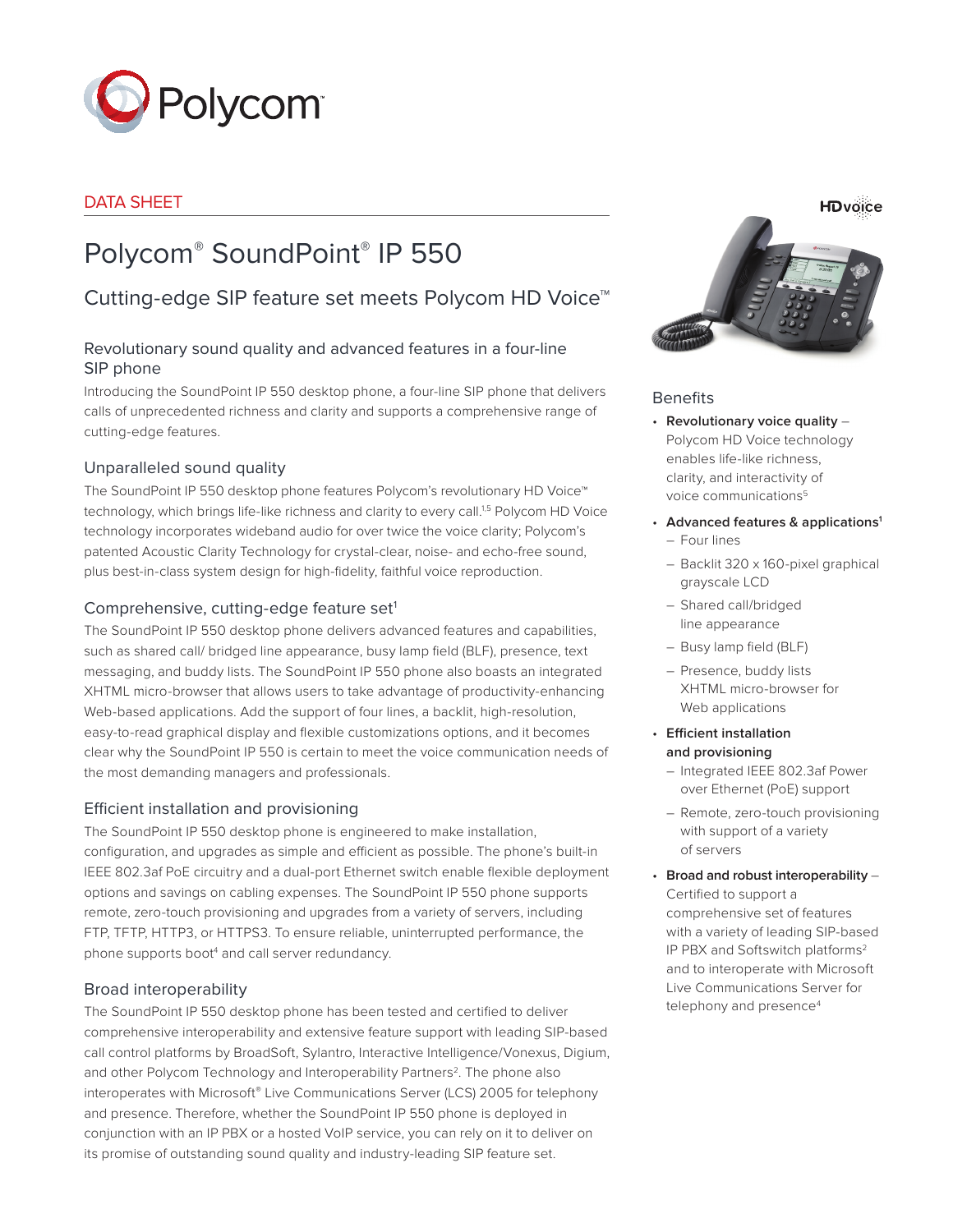## Product Specifications

#### Lines (direct numbers)

• Up to 4 lines with up to 24 concurrent calls per line

#### Display

- 320 x 160 backlit grayscale graphical LCD
- White LED backlight with custom intensity control
- Message Waiting Indicator (MWI) LED

#### Feature keys

- 4 context-sensitive "soft" keys
- 26 dedicated "hard" keys
- 6 line keys with bi-color (red/green) LED
- 8 feature keys
- 6 display/menu navigation keys
- 2 volume control keys
- Illuminated mute key
- Illuminated headset key
- Illuminated hands-free speakerphone key
- Dedicated hold key

#### Headset and hearing aid compatibility

- Compliant with ADA Section 508 Recommendations: Subpart B 1194.23 (all)
- Hearing Aid Compatible (HAC) handset for magnetic coupling to approved HAC hearing aids
- Compatibility with commercially-available TTY adapter equipment

#### Audio features

- Polycom HD Voice technology delivers life-like voice quality for each audio path—the handset, the hands-free speakerphone, and the optional headset<sup>1,5</sup>
- Full-duplex hands-free speakerphone
- Type 1 compliant with IEEE 1329 full duplex standards
- Frequency response—150Hz 7kHz for handset1 and hands-free speakerphone modes
- Codecs: G.722 (wideband), G.711 μ/A, G.729A (Annex B) and iLBC
- Individual volume settings with visual feedback for each audio path
- Voice activity detection
- Comfort noise fill
- DTMF tone generation/DTMF event RTP payload
- Low-delay audio packet transmission
- Adaptive jitter buffers
- Packet loss concealment
- Acoustic echo cancellation
- Background noise suppression

#### Call handling features<sup>1</sup>

- Shared call/bridged line appearance
- Flexible line appearance (one or more line keys can be assigned for each line extension)
- Busy Lamp Field (BLF)
- Distinctive incoming call treatment/ call waiting
- Call timer
- Call transfer, hold, divert (forward), pickup
- Called, calling, connected party information
- Local three-way conferencing
- One-touch speed dial, redial
- Call waiting
- Remote missed call notification
- Intercom
- Automatic off-hook call placement
- Do not disturb function

#### Other features

- Integration with Microsoft LCS 2005 for telephone and presence
- Local feature-rich GUI
- Time and date display
- User-configurable contact directory and call history (missed, placed, and received)
- Customizable call progress tones
- Wave file support for call progress tones
- Unicode UTF-8 character support. Multilingual user interface encompassing Chinese, Danish, Dutch, English (Canada/US/UK), French, German, Italian, Japanese, Korean, Norwegian, Polish, Portuguese, Russian, Slovenian, Spanish, Swedish

#### Protocol support

• IETF SIP (RFC 3261 and companion RFCs)

#### Network and provisioning

- Two-port 10/100 Mbps Ethernet switch
- Manual or dynamic host configuration protocol (DHCP) network setup
- Time and date synchronization using SNTP
- FTP/TFTP/HTTP/HTTPS<sup>3</sup> server-based central provisioning for mass deployments
- Provisioning<sup>4</sup> server redundancy supported
- Web portal for individual unit configuration
- QoS Support IEEE 802.1p/Q tagging (VLAN), Layer 3 TOS, and DSCP
- Network Address Translation (NAT) support – static
- RTCP support (RFC 1889)
- Event logging
- Syslog
- Local digit map
- Hardware diagnostics
- Status and statistics

#### Security<sup>1</sup>

- Transport Layer Security (TLS)<sup>3</sup>
- Secure Real-time Transport Protocol (SRTP)
- Shipped with X.509 certificate installed
- Encrypted configuration files<sup>3</sup>
- Digest authentication
- Password login
- Support for URL syntax with password for boot server
- HTTPS secure provisioning<sup>3</sup>
- Support for signed software executables<sup>3</sup>

#### Power

- Built-in, auto-sensing IEEE 802.3af Power over Ethernet
- External Universal AC adapter (included 48V DC)

#### Approvals

- FCC Part 15 (CFR 47) Class B
- ICES-003 Class B
- EN55022 Class B
- CISPR22 Class B
- AS/NZS CISPR 22 Class B
- VCCI Class B
- EN55024

• Anatel • GOST • C-tick • CCC Safety • UL/C-UL • CE Mark • EN 60950-1 • IEC 60950-1 • AS/NZS 60950

• EN61000-3-2; EN61000-3-3

Operating conditions

noncondensing Storage temperature • -40 to +70°C (-40 to +160°F) SoundPoint IP 550 comes with: • SoundPoint IP 550 console • Handset with handset cord

• Base stand

• Network (LAN) cable

• Quick Start Guide • Product registration card

• Universal power adapter (including country-specific cord kit)<sup>5</sup>

• Temperature: 0 to 40°C (+32 to 104°F) • Relative Humidity: 5% to 95%,